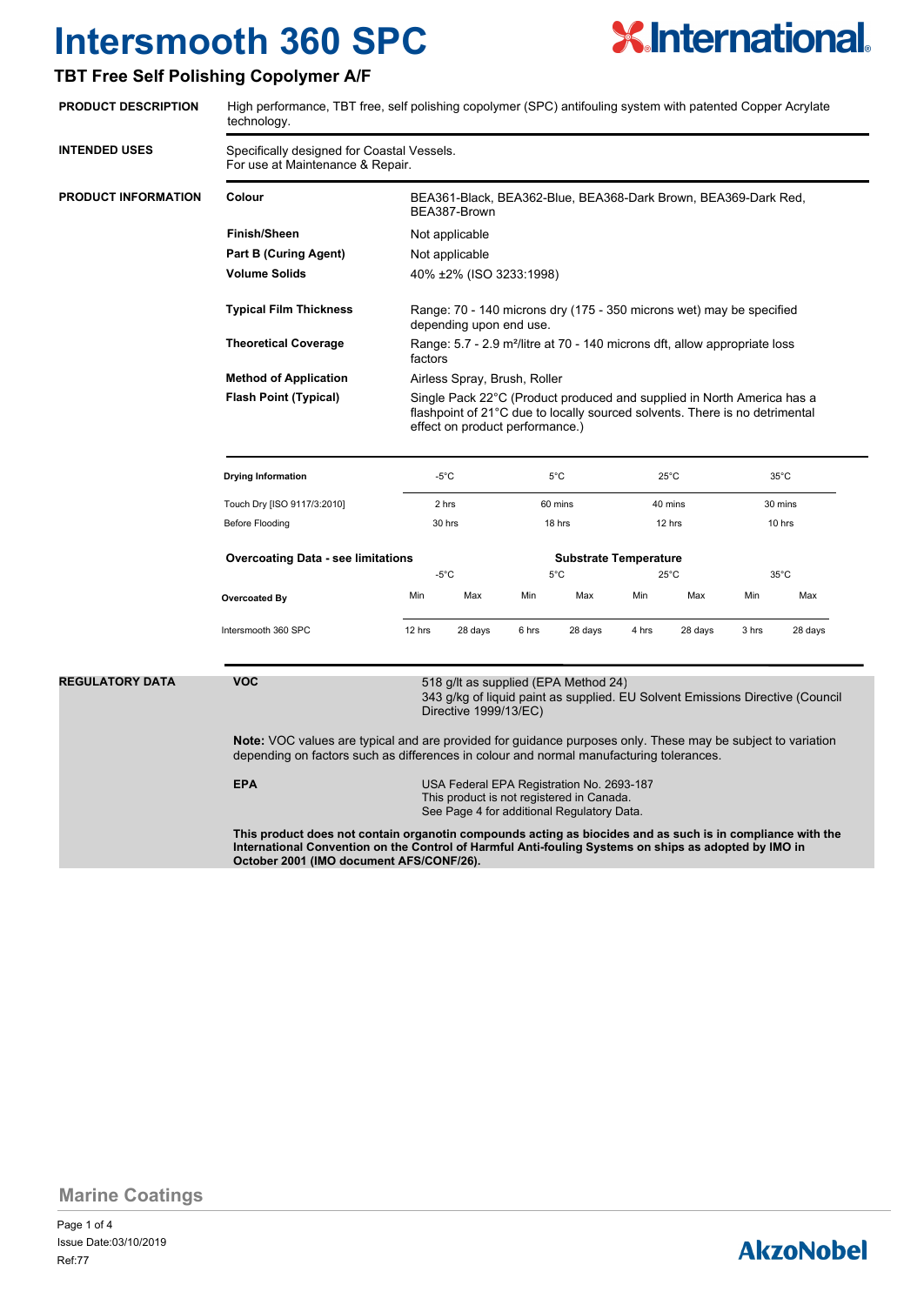

#### **TBT Free Self Polishing Copolymer A/F**

**CERTIFICATION**

When used as part of an approved scheme, this material has the following certification:

Product recognised by the following classification societies as compliant with the International Convention on the Control of Harmful Anti-fouling Systems on Ships, 2001 (AFS 2001):

- Lloyds Register
- DNV GL
- Bureau Veritas

Consult your International Paint representative for details.

**SYSTEMS AND** Consult your International Paint representative for the system best suited for the surfaces to be protected. **COMPATIBILITY**

**SURFACE PREPARATIONS**

#### Use in accordance with the standard Worldwide Marine Specifications.

All surfaces to be coated should be clean, dry and free from contamination. High pressure fresh water wash or fresh water wash, as appropriate, and remove all oil or grease, soluble contaminants and other foreign matter in accordance with SSPC-SP1 solvent cleaning.

#### **MAJOR REFURBISHMENT**

Intersmooth 360 SPC should always be applied over a recommended primer coating scheme. The primer surface should be dry and free from all contamination, and Intersmooth 360 SPC must be applied within the overcoating intervals specified (consult the relevant product data sheet).Areas of breakdown, damage etc., should be prepared to the specified standard (e.g. Sa2½ (ISO 8501-1:2007) and primed prior to the application of Intersmooth 360 SPC

#### **REPAIR**

#### **Application of Intersmooth 360 SPC over self:**

 Clean the entire area with close high pressure fresh water washing using a fan-jet lance held close to the surface (3,000 p.s.i., 211 kg/cm²) as soon as the vessel enters dock and before it dries out.

Consult International Paint for alternative methods of surface preparation.

Repair corroded areas with the recommended anticorrosive primer system and apply Intersmooth 360 SPC within the overcoating interval specified for the primer (consult relevant primer data sheets).

#### **Application of Intersmooth 360 SPC over International Paint TBT-Free, International Paint Intersmooth SPC or competitors antifoulings:**

Consult your International Paint representative for specific recommendations.

#### **NOTE**

**For use in Marine situations in North America, the following surface preparation standards can be used: SSPC-SP10 in place of Sa2½ (ISO 8501-1:2007)**

#### **Marine Coatings**

### **AkzoNobel**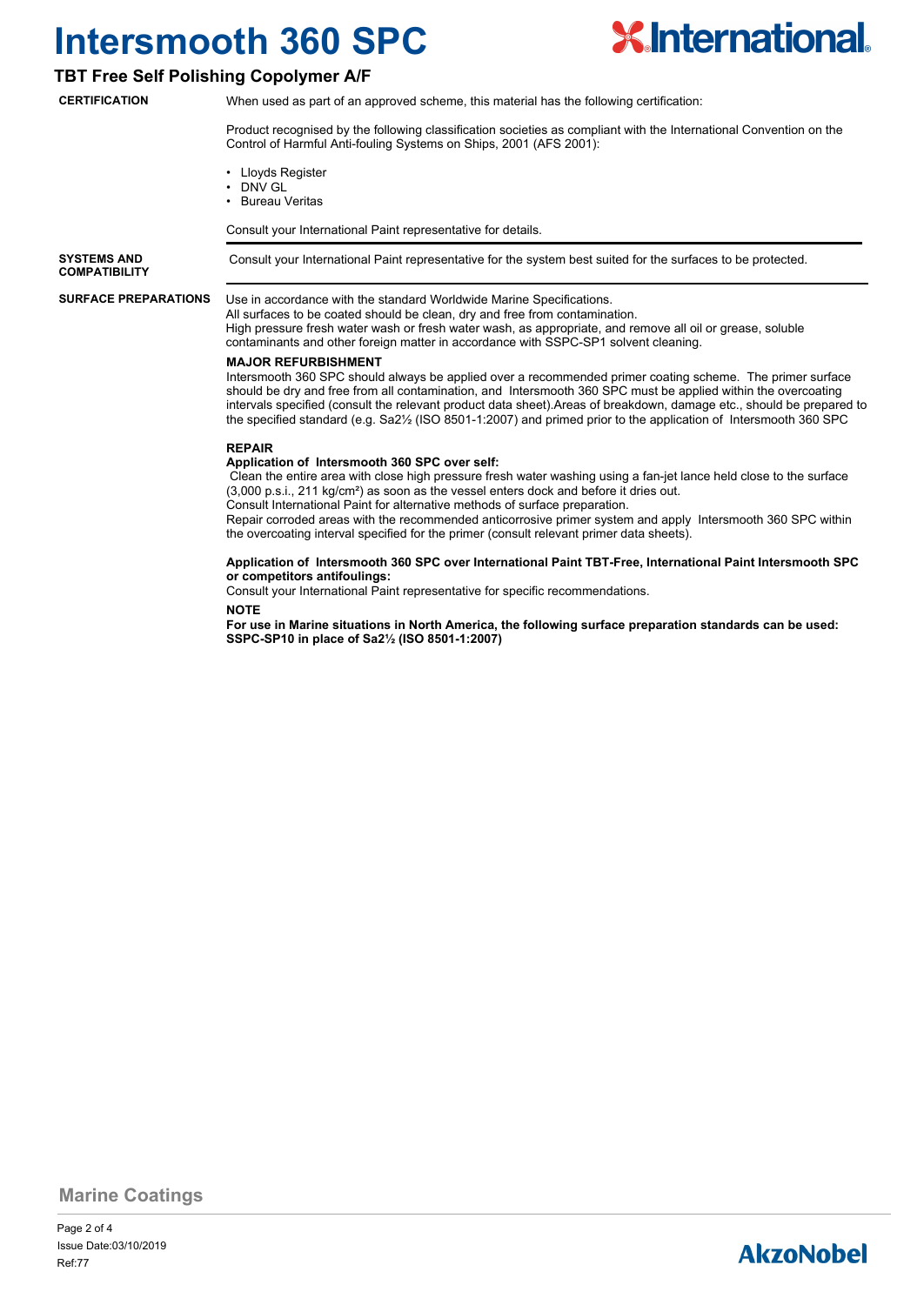### **TBT Free Self Polishing Copolymer A/F**



**Marine Coatings**

## **AkzoNobel**

**X** International.